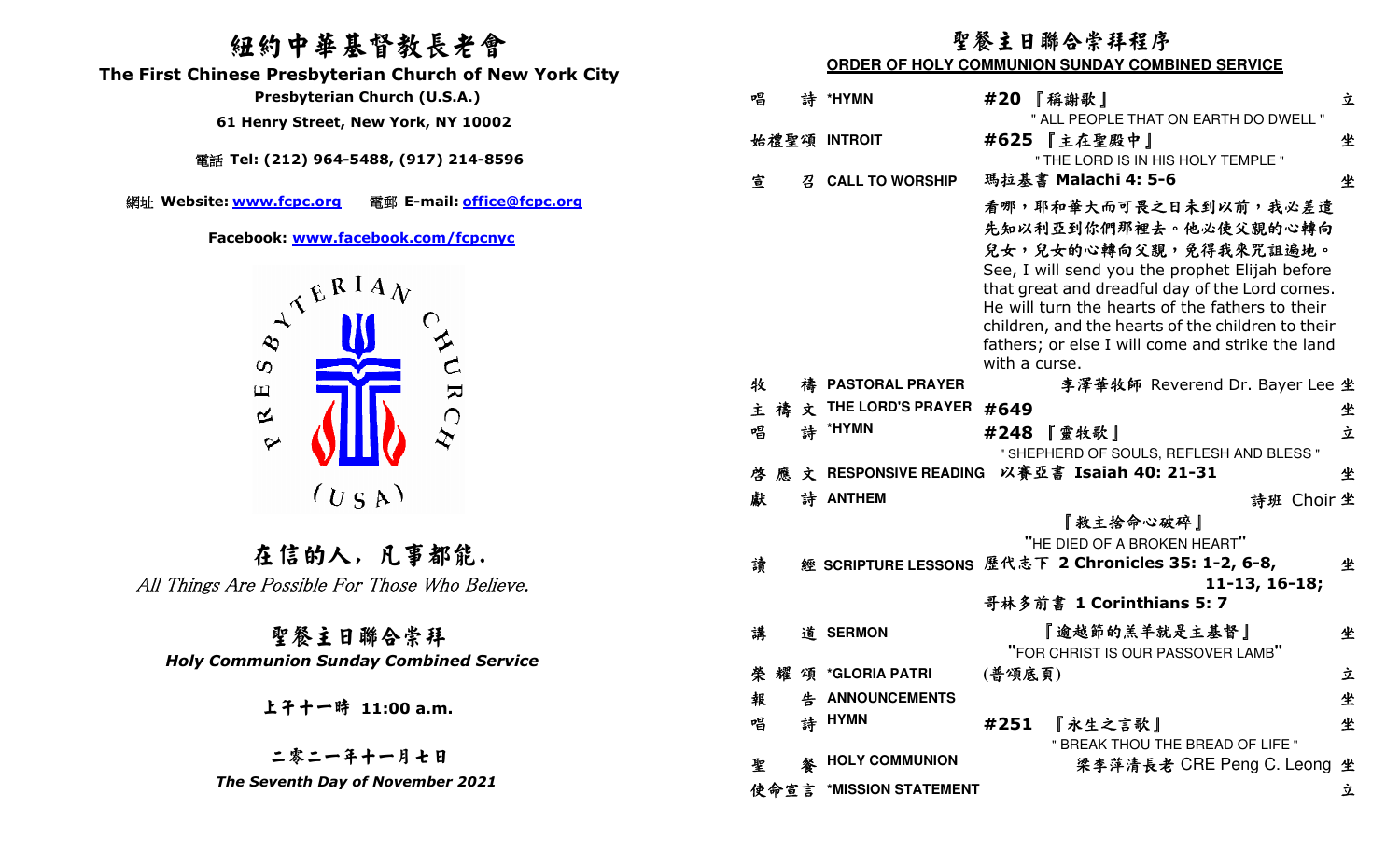| 奉  |   | 獻 OFFERING     |      | 請於崇拜後,投入奉獻箱内                                   | 坐 |
|----|---|----------------|------|------------------------------------------------|---|
|    |   |                |      | Please drop in the Offering Box after Service. |   |
|    |   |                |      |                                                |   |
| 祝  |   | 福 *BENEDICTION |      | 李澤華牧師 Reverend Dr. Bayer Lee 立                 |   |
| শি | 頌 | *AMEN          | #675 |                                                | 立 |
| 唱  | 誅 | *HYMN          | #343 | 『仰望羔羊歌』                                        | 立 |
|    |   |                |      | " MY FAITH LOOKS UP TO THEE "                  |   |

**\*please stand** 

# 使徒信經 **The Apostles' Creed**

 我信上帝, 全能的父, 創造天地的主. 我信我主耶穌基督, 上帝的獨生子 因聖靈感孕, 由童貞女馬利亞所生, 在本丟彼拉多手下受難, 被釘於十字架 受死埋葬, 降在陰間, 第三天從死人中復活, 升天, 坐在全能父上帝的右邊, 將來必從那裏降臨, 審判活人死人. 我信聖靈, 我信聖而公之教會, 我信聖徒相通, 我信罪得赦免, 我信身體復活, 我信永生. 阿們.

 I believe in God, the Father almighty, creator of heaven and earth. I believe in Jesus Christ, God's only Son, our Lord, who was conceived by the Holy Spirit, born of the Virgin Mary, suffered under Pontius Pilate, was crucified, died, and was buried; He descended to the dead. On the third day He rose again; He ascended into heaven, He is seated at the right hand of the Father, and He will come again to judge the living and the dead.

 I believe in the Holy Spirit, the Holy Catholic Church, the communion of saints, the forgiveness of sins, the resurrection of the body, and the life everlasting. AMEN.

### 認 罪 文 **CONFESSION OF SINS**

 永生的上帝, 人類的審判者和拯救者, 我們坦誠地承認, 我們常為自己所犯的 過犯而試圖躲避祢, 我們常為自己而活, 拒絕去承擔別人的勞苦重擔而不關心 他人, 我們常忽視人類的痛苦, 對那些飢餓的人、貧乏的人、受壓制的人毫不 理會。上帝啊, 懇求藉祢無限的慈悲饒恕我們諸般的罪, 使我們能從自私當中 釋放出來, 從此追隨祢的旨意和遵行祢的誡命.奉主耶穌基督聖名而求,阿們。 Eternal God, our judge and redeemer: we confess that we have tried to hide from thee, for we have done wrong. We have lived for ourselves. We have refused to shoulder the troubles of others and turned from our neighbors. We have ignored the pain of the world, and passed by the hungry, the poor, and the oppressed. O God, in thy great mercy, forgive our sin and free us from selfishness, that we may choose thy will and obey thy commandments; through Jesus Christ our Lord. Amen.

# 使命宣言 **MISSION STATEMENT**

#### 我們是紐約中華基督教長老會的會友,屬上帝的子民.致力培育信徒的靈命, 忠心事主,廣傳福音,服務社區,藉以彰顯天父愛世之宏旨.

 We, as members of the First Chinese Presbyterian Church, the people of God, strive to nurture our spirituality, serve God faithfully, spread the Gospel and service the community that God's great love may be manifested.

## 詩班獻詩歌詞

#### 主捨命心破碎 不过的 医心包 医心包 化乙基苯甲酸 化乙基苯甲酸 化乙基苯甲酸 化乙基苯甲酸

#### 你曾否念過十架故事,耶穌在上捨命,主寶血從祂肋旁流下,罪債為你還清。 救主捨命心破碎,救主捨命心破碎,為你為我身懸十架,救主捨命心破碎。 你曾否念過主仰望天,說"成了"是為你,你曾否對主說"感謝主,因你為我捨己"。 救主捨命心破碎,為你為我身懸十架,救主捨命心破碎。 **He Died of a Broken Heart**

Have you read the story of the cross, where Jesus bled and died, where your debt Was paid by his precious blood, that flowed from his wounded side? He died of a broken heart for you, He died of a broken heart for you, Upon a tree, for you, for me, He died of a broken heart.

#### **化学的**中心的 化学生的 化 禱事項

- 1.為本堂各同工、全體長老、執事、董事及領袖們在教會中事奉的心志禱告。
- 2.為祈禱會禱告。求聖靈感動更多弟兄姊妹同心合意為教會守望。
- 3.為紐約市華埠社區禱告。願本堂藉著崇拜、關懷、社區服務、網絡廣播節目 廣傳福音。
- 4.為身體和心靈軟弱的弟兄姊妹禱告。求主醫治,使他們早日康復: 吳秀琼女士、林伍新蘭女士、陳玉金女士、張淑德女士、劉浪波夫人、 陳伍愛娣女士、黃德夫人、王金鐲先生。
- 5.為本堂聘牧事工禱告。求主差遣合適主任牧師來牧養教會。
- 6.為本堂聘請幹事禱告。求主差遣合適同工來協助堂務。
- 7.為弟兄姊妹未信主的親友禱告。
- 8.為十一月廿一日召開教友大會及社區會員大會禱告。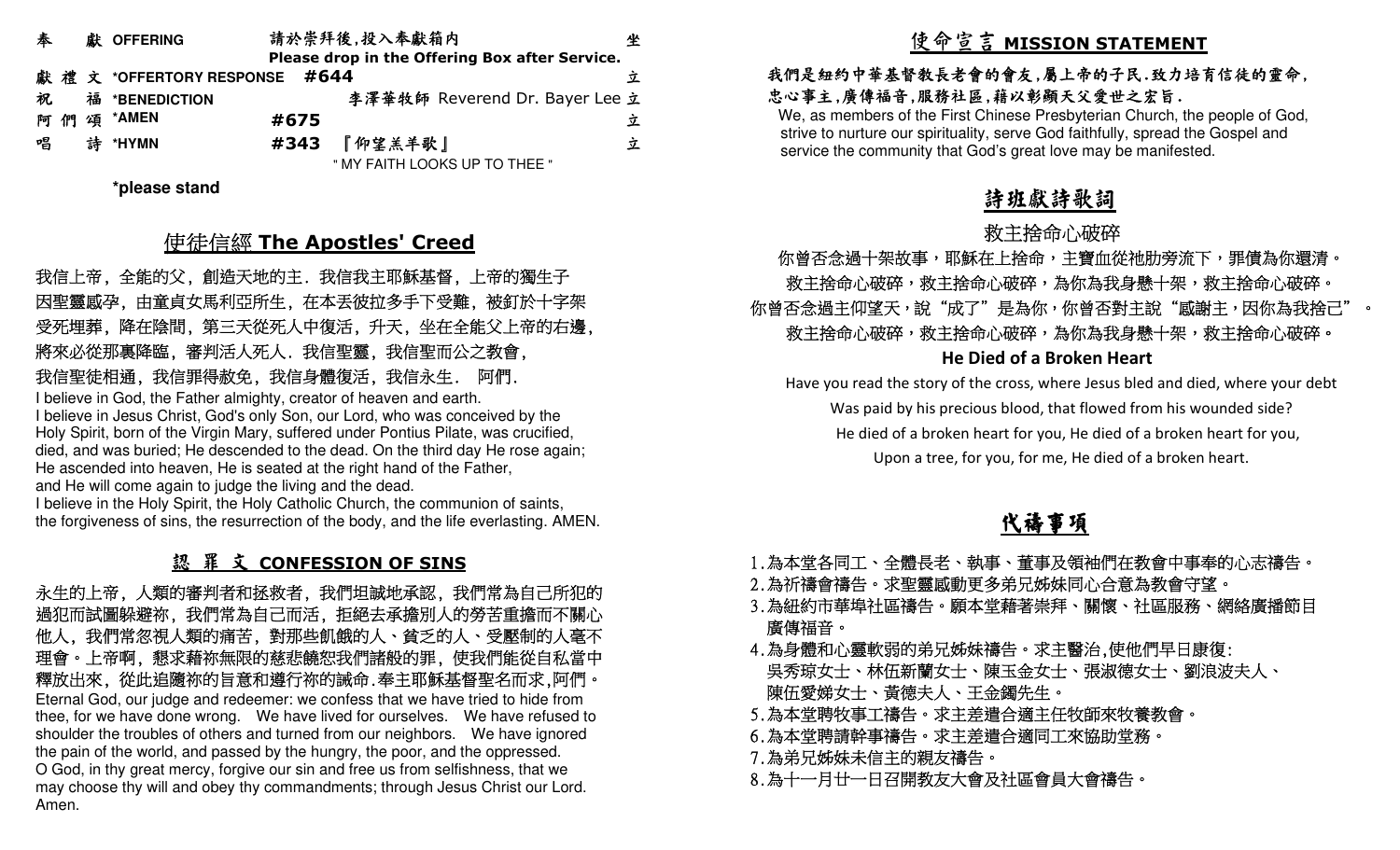# 啟應文**:** 以賽亞書 **40: 21-31**

- 主席啟**:** 你們豈不曾知道嗎?你們豈不曾聽見嗎?從起初豈沒有告訴你們嗎? 自從立地的根基,你們豈沒有明白嗎?
- 會眾應**:** 上帝坐在地球大圈之上,地上的居民好像蝗蟲。祂舖張穹蒼如 幔子, 展開諸天如可住的帳棚。
	- 啟**:** 祂使君王歸於虛無,使地上的審判官成為虛空。
- 應**:** 他們是剛才栽上,剛才種上,根也剛才扎在地裡;祂一吹在其上, 便都枯乾,旋風將他們吹去,像碎稭一樣。
	- 啟**:** 那聖者說**:** 你們將誰比我,叫他與我相等呢?
	- 應**:** 你們向上舉目,看誰創造這萬象,按數目領出**,**他一一稱其名**,** 因祂的權能,又因祂的大能大力,連一個都不缺。
- 啟**:** 雅各啊,你為何說: 我的道路向耶和華隱藏? 以色列啊,你為 何言: 我的冤屈上帝並不查問?
- 應**:** 你豈不曾知道嗎?你豈不曾聽見嗎? 永在的上帝耶和華,創造 地極的主,並不疲乏,也不困倦,祂的智慧無法測度。
	- 啟**:** 疲乏的,祂賜能力;軟弱的,祂加力量。
	- 應**:** 就是少年人也要疲乏困倦,強壯的也必全然跌倒;
	- 同讀**:** 但那等候耶和華的,必從新得力。他們必如鷹展翅上騰,他們 奔跑卻不困倦,行走卻不疲乏。

#### **Responsive Reading: Isaiah 40: 21-31**

- 21 Do you not know? Have you not heard? Has it not been told you from the beginning? Have you not understood since the earth was founded?
- 22 He sits enthroned above the circle of the earth, and its people are like grasshoppers. He stretches out the heavens like a canopy, and spreads them out like a tent to live in.
- 23 He brings princes to naught and reduces the rulers of this world to nothing.
- 24 No sooner are they planted, no sooner are they sown, no sooner do they take root in the ground, than the blows on them and they wither, and a whirlwind sweeps them away like a chaff.
- 25 "To whom will you compare me? Or who is my equal?" says the Holy One.
- 26 Lift your eyes and look to the heavens: Who created all these? He who brings out the starry host one by one, and calls them each by name. Because of his great power and mighty strength, not one of them is missing.
- 27 Why do you say, O Jacob, and complain, O Israel, "My way is hidden from the Lord; my cause is disregarded by my God?"
- 28 Do you not know? Have you not heard? The Lord is the everlasting God, the Creator of the ends of the earth. He will not grow tired or weary, and his understanding no one can fathom.
- 29 He gives strength to the weary and increases the power of the weak.
- 30 Even youths grow tired and weary, and young men stumble and fall;
- 31 but those who hope in the Lord will renew their strength. They will soar on wings like eagles; they will run and not grow weary, they will walk and not be faint.

## 報告事項

1. 歡迎首次參加主日崇拜之新朋友,盼望你能繼續參加聚會,散會後請留下姓名, 通訊處及電話與司事,以便教會與你聯絡。

  *We extend our welcome to those who are worshipping with us for the first time today. Please leave your name, address and phone number with the ushers so that we can contact you in the future. We hope to see you again.* 

- 2. 祈禱會: 逢禮拜四下午二時在本堂舉行,歡迎各兄姊屆時參加。
- 3. 各兄姊於教會辦公時間內每日上午九時至下午五時可用本堂電話 **(212) 964-5488**或手提電話 **(917) 214-8596**聯絡同工。
- 4. 伉儷團契例會: 下主日下午二時十五分在二樓副堂舉行,請各團友屆時參加。
- 5. 本禮拜四 (十一月十一日)是退伍軍人節聯邦假期。
- 6. 邵一嵐宣教師於今主日放年假一天。
- 7. 本堂在網址 **www.fcpc.org** 上載主日週刊,講道錄音,請瀏覽及收聽。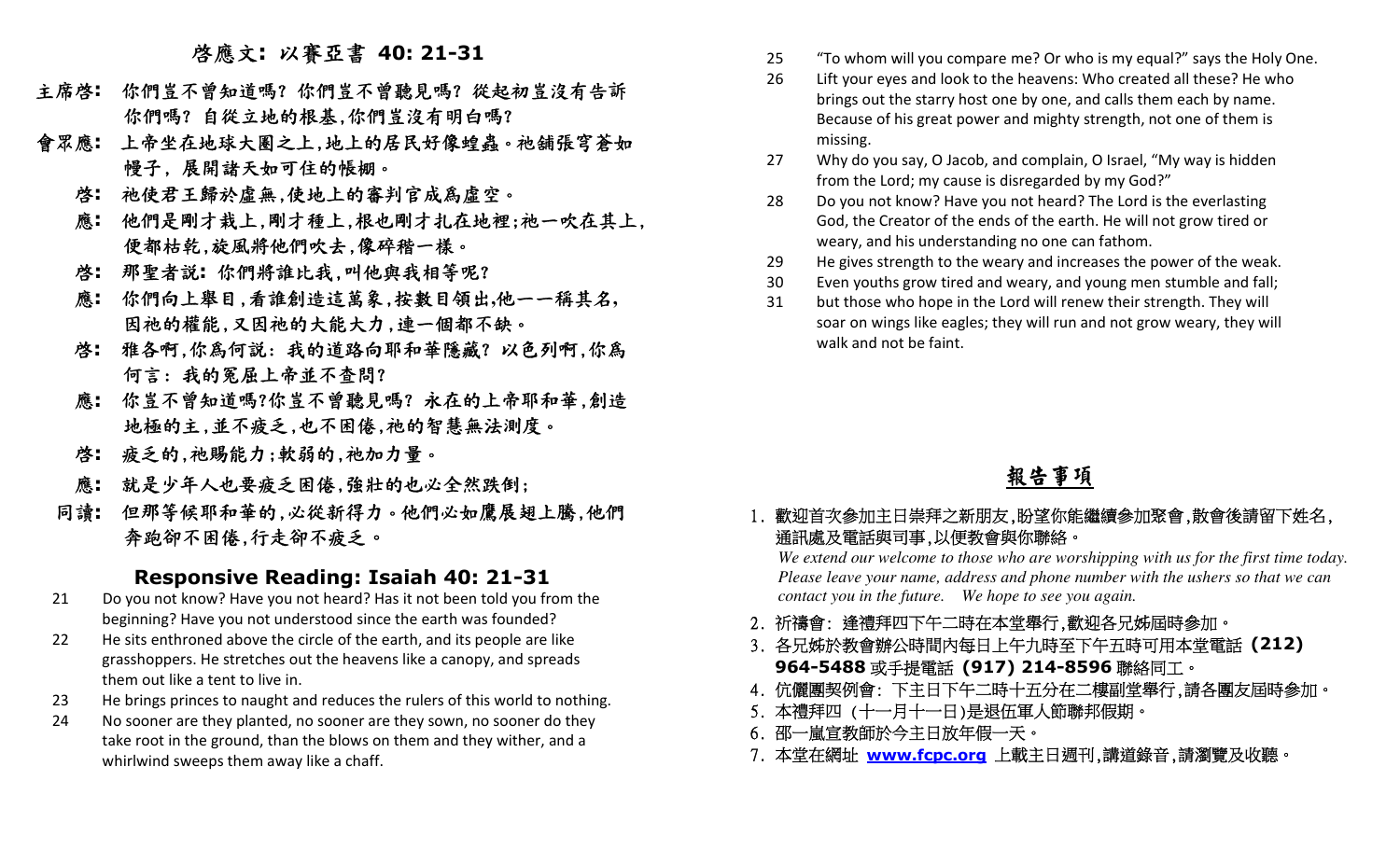紐約中華基督教長老會 **THE FIRST CHINESE PRESBYTERIAN CHURCHAnnual Congregational Meeting 2021**二零二一年度教友大會

日期: 二零二一年十一月廿一日 (主日)

**DATE: November 21, 2021 (Sunday)** 

時間: 正午十二時 (聯合崇拜後**)**

**TIME : 12:00 noon (Immediately after Combined Worship Service**) 地點: 本會聖堂 / 無線電話傳送 **:** [如未能到場參加會議,請參加|地點: 本會聖堂 / 無線電話傳送 : [如未能到場參加會議,請參加 Zoom會議 ]<br>VENUE: Church Sanctuary /via ZOOM **Church Sanctuary /via ZOOM** 

**Join Zoom Meeting** 請參加 **Zoom** 會議

https://us02web.zoom.us/j/74475864221?pwd=dWN0VUJQMVRGQVlmSzZMUWZCRkVxUT09

會議號碼 Meeting ID: 744 7586 4221<br>密碼 Basseede: 244515 密碼 Passcode: 244515

如用手機,請撥電話**:** One tap mobile

+16465588656,,74475864221#,,,,,,0#,,244515# US (New York)

Dial by your location +1 646 558 8656 US (New York)Meeting ID: 744 7586 4221 Passcode: 244515

#### 議程: Agenda:

1.祈禱開會 Opening Prayer<br>2. <del>命</del>致起 Moderator's Per

2. 會務報告 Moderator's Report<br>2. 選與一零二二<del>〇二零二</del>四午<del>所</del>

3. 選舉二零二二至二零二四年度執行長老、受職執事及董事Election of Ruling Elders, Deacons & Trustees for 2022-2024

4. 選舉二零二二年度提名委員會

Election of Nominating Committee 2022

- 5. 省覽二零二二年度經常費預算 Review of Budget for 2022
- 6. 祈禱散會 Closing Prayer

# 請各基本教友民時出席

(如未能到場參加會議,請參加 **Zoom會**議)<br>、ambare of this aburab are urged to at  **All members of this church are urged to attend.**  (If you are unable to attend the Meeting at our church, please attend via Zoom)

EFIRST CHINESE PRESS YTERIAN CHURCH<br>
Annual Comparignment of the 5 Text of the ST CHINESE PRESS YTERIAN CHURCH<br>  $\frac{W}{dt} = \frac{W}{dt} + \frac{W}{dt}$  or  $\frac{W}{dt} = \frac{W}{dt} + \frac{W}{dt}$  and  $\frac{W}{dt} = \frac{W}{dt} + \frac{W}{dt}$  and  $\frac{W}{dt} = \frac{W}{dt} + \frac$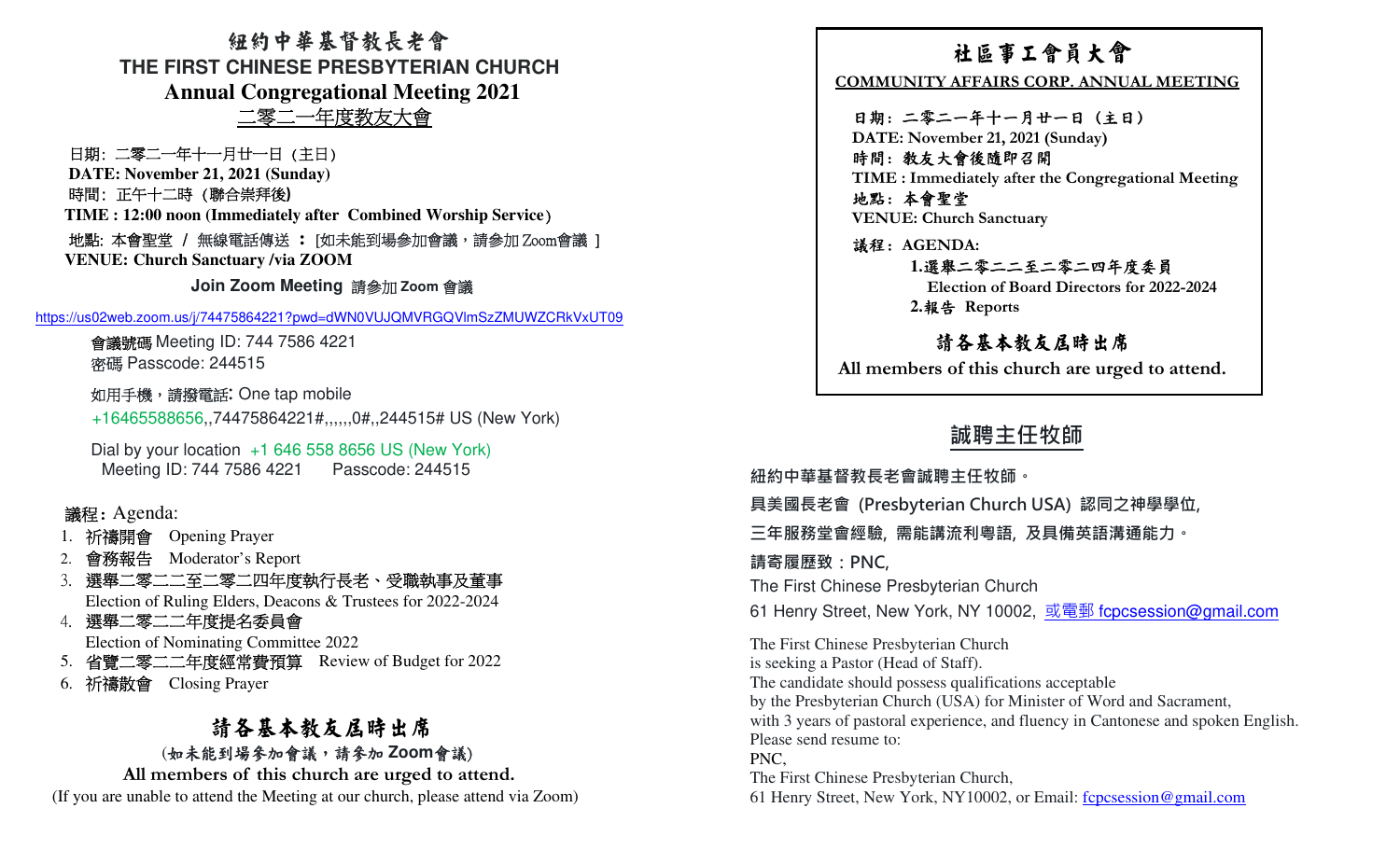## **誠聘 Position Vacant**

#### **須有大學學歷; 能講流利粵語; 及具備英語,華語溝通能力**;

### 主懷安息 IN MEMORIAM

#### 敬希各主內兄姊屆時參加, 藉表關懷之意。

|                                                                                                                 |        | 主日聯合崇拜事奉人員       |                |
|-----------------------------------------------------------------------------------------------------------------|--------|------------------|----------------|
| 紐約中華基督教長老會誠聘幹事。                                                                                                 |        | 今主日(十一月七日)       |                |
| 須有大學學歷; 能講流利粵語; 及具備英語 · 華語溝通能力;                                                                                 |        | 聖餐主日             | 下主日(十一月十四日)    |
| 中,英文,電腦打字。                                                                                                      | 講員/主席  | 李澤華牧師 /<br>關悦雄長老 | 李澤華牧師 / 方李芳執事  |
| 請寄履歷致:Administrative Assistant                                                                                  | 指揮/司琴  | 林主恩先生 /<br>江友正女士 | 林主恩先生 / 邵一嵐宣敎師 |
| The First Chinese Presbyterian Church                                                                           | 招<br>待 | 唐顯慶長老            | 陳張愛萍長老         |
| 61 Henry Street, New York, NY 10002, 或電郵 fcpcny@yahoo.com                                                       | 聖餐主禮   | 梁李萍清長老 梁桑南長老     |                |
| The First Chinese Presbyterian Church                                                                           | 聖餐襄禮   | 方鈺澄長老<br>關李月霞執事  |                |
| is seeking an Administrative Assistant:                                                                         |        | 徐頌基長老<br>莫壯慧執事   |                |
| The candidate should have some college credits; fluency in Cantonese;                                           | 聖餐預備   | 莫壯慧執事            |                |
| spoken English and Mandarin; and ability to type English and Chinese.                                           | 聖壇插花   | 邵一嵐宣教師           | 邵一嵐宣敎師         |
| Please send resume to:<br><b>Administrative Assistant</b>                                                       | 錄音/音響  | 黄惠賜執事            | 黄惠賜執事          |
| The First Chinese Presbyterian Church,                                                                          |        |                  |                |
| 61 Henry Street, New York, NY10002, or Email: fcpcny@yahoo.com                                                  |        |                  |                |
|                                                                                                                 |        | 花<br>獻           |                |
|                                                                                                                 |        | 余健雄夫婦紀念堂姊夫趙善蘊先生  |                |
| 主懷安息 IN MEMORIAM                                                                                                |        |                  |                |
| 本會會友陳伍愛娣夫人於主曆二零二一年十一月三日安息主懷。                                                                                    |        |                  |                |
| 安息禮拜訂於二零二一年十一月十日 (禮拜三) 上午十一時假                                                                                   |        |                  |                |
| 中華基督教長老會舉行。                                                                                                     |        |                  |                |
| 哀思禮訂於二零二一年十一月九日 (禮拜二) 下午三時至六時                                                                                   |        |                  |                |
| 在華埠茂比利街 26 號華永生殯儀館舉行。                                                                                           |        |                  |                |
| 敬希各主内兄姊屆時參加,藉表關懷之意。                                                                                             |        |                  |                |
| Mrs. Oi Tai Chin, our member, went to be with the Lord on                                                       |        |                  |                |
| November 3, 2021. The Funeral Service will be held on                                                           |        |                  |                |
| Wednesday, November 10, 2021 at 11:00 a.m. at First Chinese                                                     |        |                  |                |
| Presbyterian Church.                                                                                            |        |                  |                |
| The Wake will be held on Tuesday, November 9, 2021 at<br>3 p.m. to 6 p.m. at Wah Wing Sang Funeral Corporation, |        |                  |                |
| (26 Mulberry Street, New York, NY 10013.)                                                                       |        |                  |                |
| As a member of the congregation, your presence would be                                                         |        |                  |                |
| deeply appreciated.                                                                                             |        |                  |                |